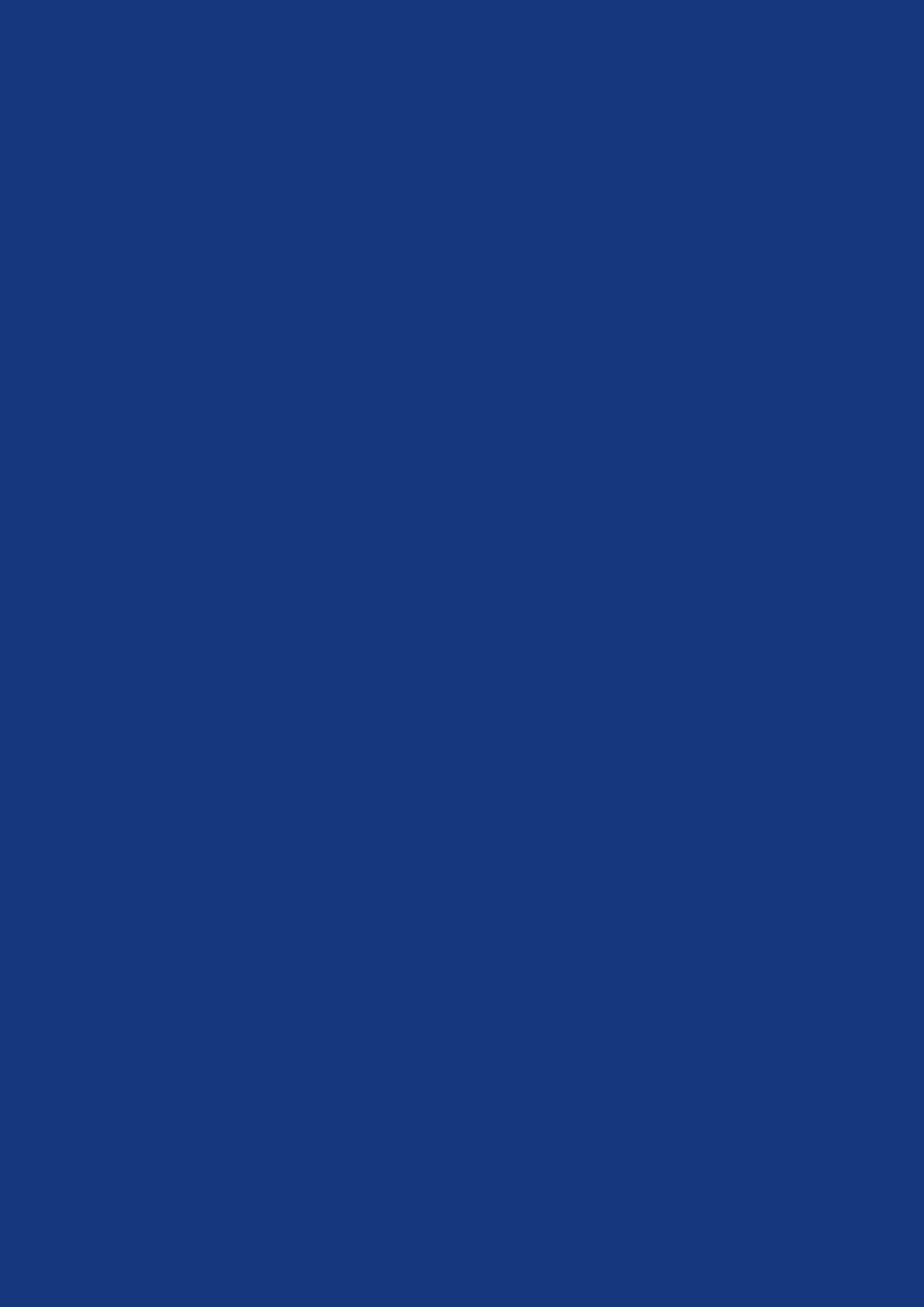| Introduction                                              | 04 |
|-----------------------------------------------------------|----|
| Archetypes                                                | 06 |
| Scenario thinking                                         | 08 |
| The underlying drivers and how we derive them             | 10 |
| What our experts are certain about                        | 13 |
| Our four scenarios                                        | 14 |
| Scenario 1: Army of Interfaces                            | 14 |
| Scenario 2: My Personal Assistant                         | 15 |
| Scenario 3: Escape from Reality                           | 16 |
| Scenario 4: Source of Distraction                         | 17 |
| Taking a closer look: Consequences<br>and recommendations | 18 |
| Methodology                                               | 20 |
| Contacts and authors                                      | 22 |
|                                                           |    |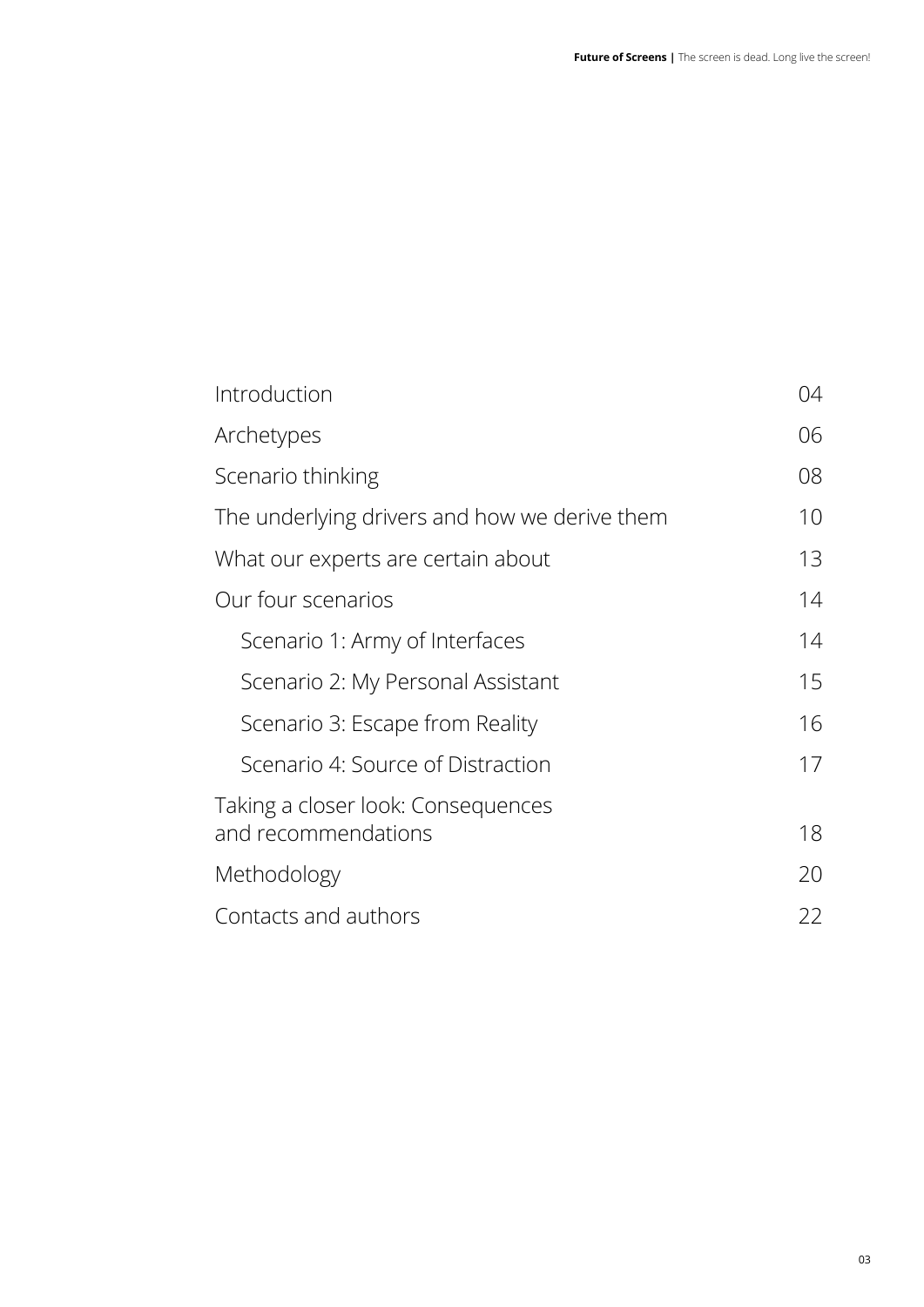## Introduction

Imagine you are on vacation in the year 2030. You are sitting in your self-driving car and enjoying your favorite TV series on the windscreen, which is voice-controlled and functions as a high-resolution movie screen. Meanwhile, your children on the seats behind you are using the side windows as touchscreens for electronic games. Or how about this: Rather than the smartphone, ultra-smart augmented reality glasses are your constant companions in everyday life. They replace dozens of other screens and can be your personal navigation system and control unit for your smart home or your car. What may seem like a far-off dream of the future is actually closer than you think.

Screens are omnipresent in today's digital world. They are essential components of smartphones, tablets, TV sets, laptops, and wearable devices. By now, the total number of screens has passed the double-digit billion mark globally. In 2020, an additional 3.2 billion flat-panel displays will be produced worldwide. Screen sizes currently range from 2 inches for smart watches to 75 inches for flat-screen TVs. Massive digital billboards for out-of-home media and advertising reach even bigger dimensions.

In this paper, we will look at the future of privately used screens. The examples above illustrate that the future of screens may look completely different from what we know today. Over the next few years, the form factor will diversify: Headmounted displays for virtual or augmented reality, foldables, retinal projections, 3D holograms or direct projections, e.g. onto car windows, will be adopted in different environments and use cases. Screens will become essential enablers for both practical applications and entertainment. For instance, the attributes and context

of innovative screens will not only change the way we watch content, but also the content itself. Storytelling, camera work, and even the length of content will adjust depending on the screen used, while in everyday life, screens can become novel user interfaces for all kinds of applications, potentially even operating an entire car via head-mounted display.

Another aspect to the future of screens is the diversity of players who will shape it: Hardware suppliers, digital platform companies (DPCs), media groups, and functionality app developers, not forgetting advertising companies and consumers, will set important impulses. These groups differ in their intentions; screens can showcase technology, display movies, substitute paper, or interface with customers/users. Taken together, very different stakeholder interests and radically new technological developments mean it is impossible to make accurate predictions. Therefore, the "Future of Screens" is another ideal playground for Deloitte's proven scenario approach.

"Future of Screens" is the fourth publication in a series of studies in which Deloitte combines its technology, media, and telecoms expertise with the unique methodology developed by the Deloitte Center for the Long View. Over the last three years, we have already taken a look at the long-term perspectives of telco business models, the TV and video landscape, and the future of advertising.

What could the future of screens look like? What new forms of screen-based applications and entertainment content could evolve? Will we primarily use media content or practical functionalities? And what are the dominant stakeholder groups? Our study provides differentiated answers in four scenarios.

So let's go to the year 2030 and see what the future of the screen looks like.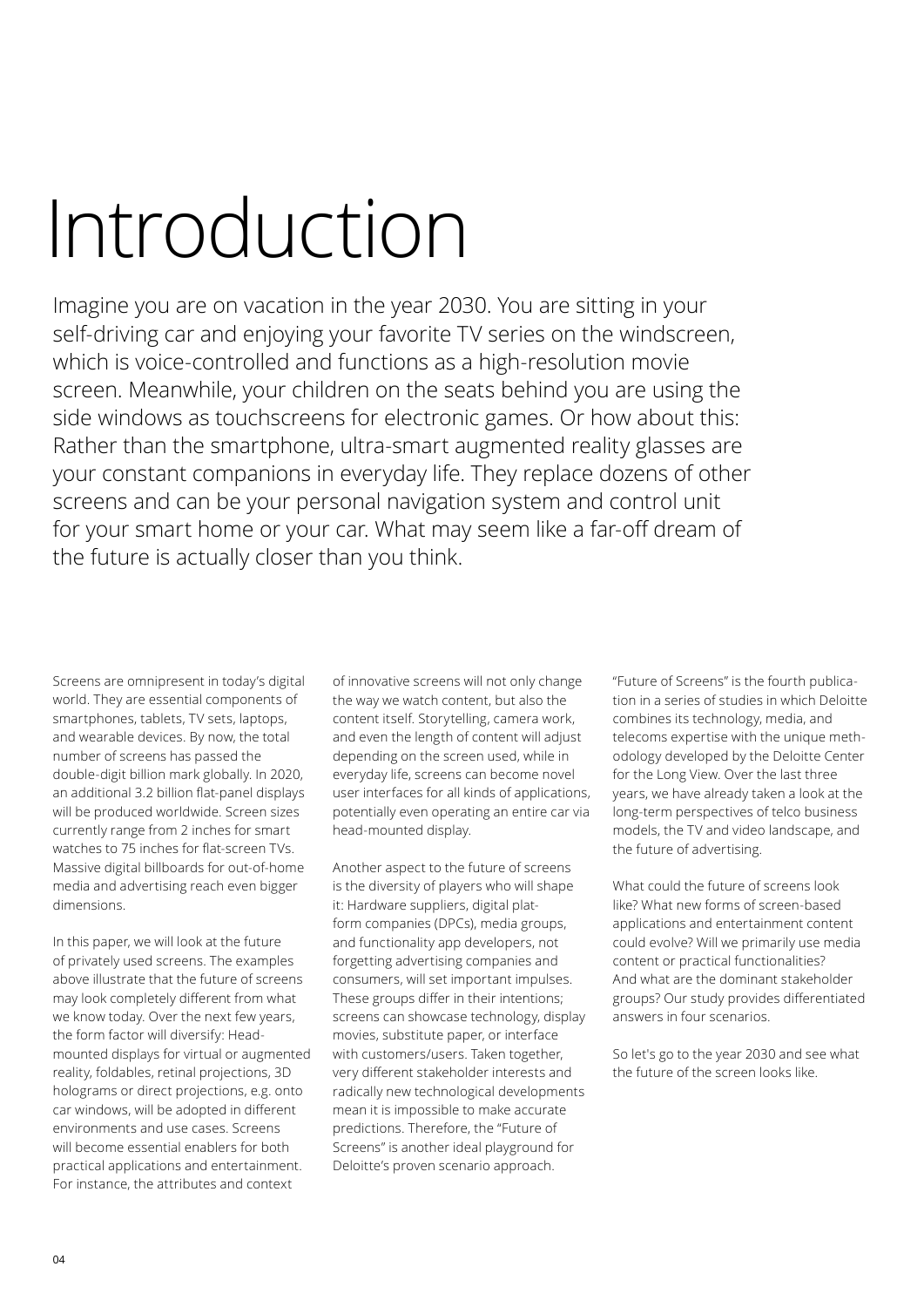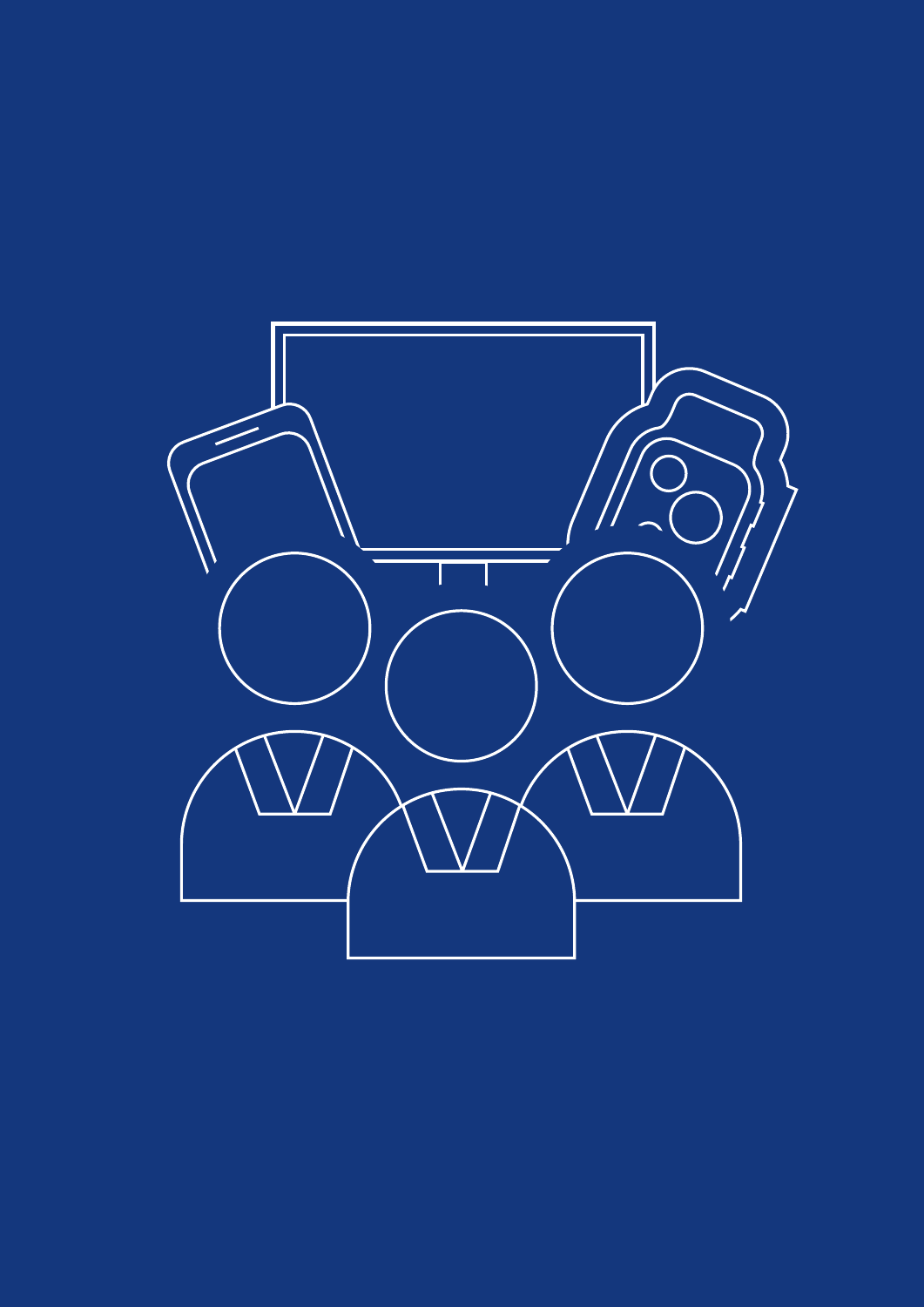# Archetypes

Six different stakeholder groups are the protagonists in this year's study, each of whom will need to be prepared to react individually to each of the future developments shown. Interestingly, stakeholders' significance varies greatly in the respective scenarios: The winners in the first one may lose importance in the next scenario. The summary table of stakeholder groups in Figure 1 also provides an overview of the market ecosystem relevant for the future of screens, and provides helpful orientation for reading our four scenarios and carrying out further analysis.

#### **Fig. 1 – Stakeholder archetypes**



#### **Hardware supplier**

- **•** Drive the technological development of screens (resolution, color depth).
- **•** Want to generate revenues beyond hardware sales through additional services via TV ecosystems.
- **•** Run he risk of becoming suppliers of dumb displays.



#### **Digital platform companies**

- **•** Develop operating systems and ecosystems for different types of screens and enable seamless interoperability.
- **•** Want to gain control over (their own and external) screen content and applications.
- **•** Also drive the technological development of innovative forms of screens (e.g. XR).



#### **Media companies**

- **•** Need screens to play their content.
- **•** On the other hand, their content is needed to sell screens.
- **•** Have to implement new types of storytelling for new types of screens.
- **•** Can use new screens to enforce paid content.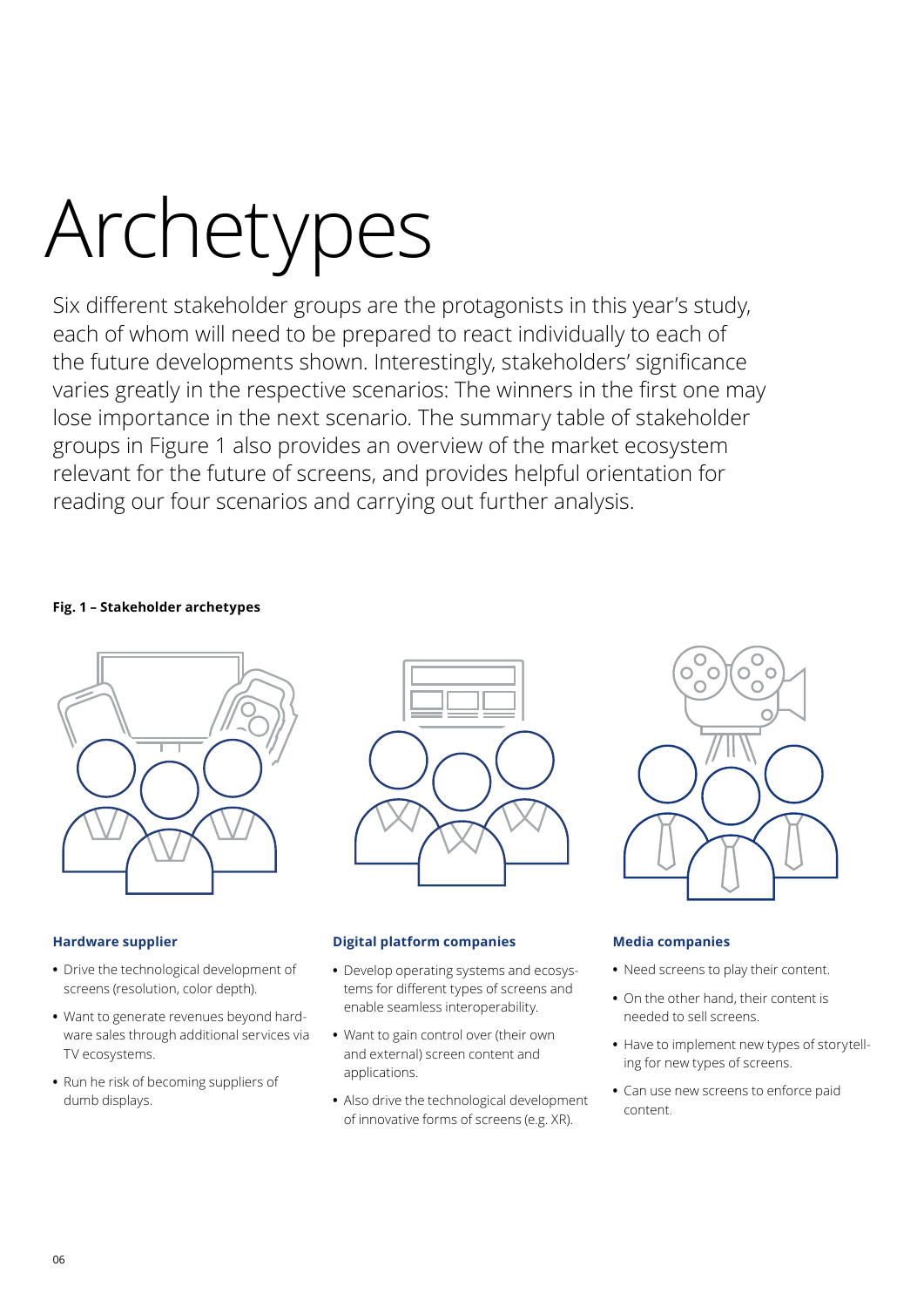

#### **Functionality app developer**

- **•** Utilize screens to implement or improve their own services and make them individual, contextual and location-based..
- **•** Use new screens as a new type of user interface.
- **•** Rely on ecosystems/operating systems.



#### **Advertising companies**

- **•** Get additional displays to play out advertising.
- **•** Use novel screens to provide advertising at the right time and in the right place.
- **•** Deploy AR/XR as an enabler for location and context-based advertising.



#### **Consumers**

- **•** Use functional applications to make make their lives easier.
- **•** Have additional opportunities to consume media content.
- **•** Increase their overall share of screen time.
- **•** Value seamless use of different screens.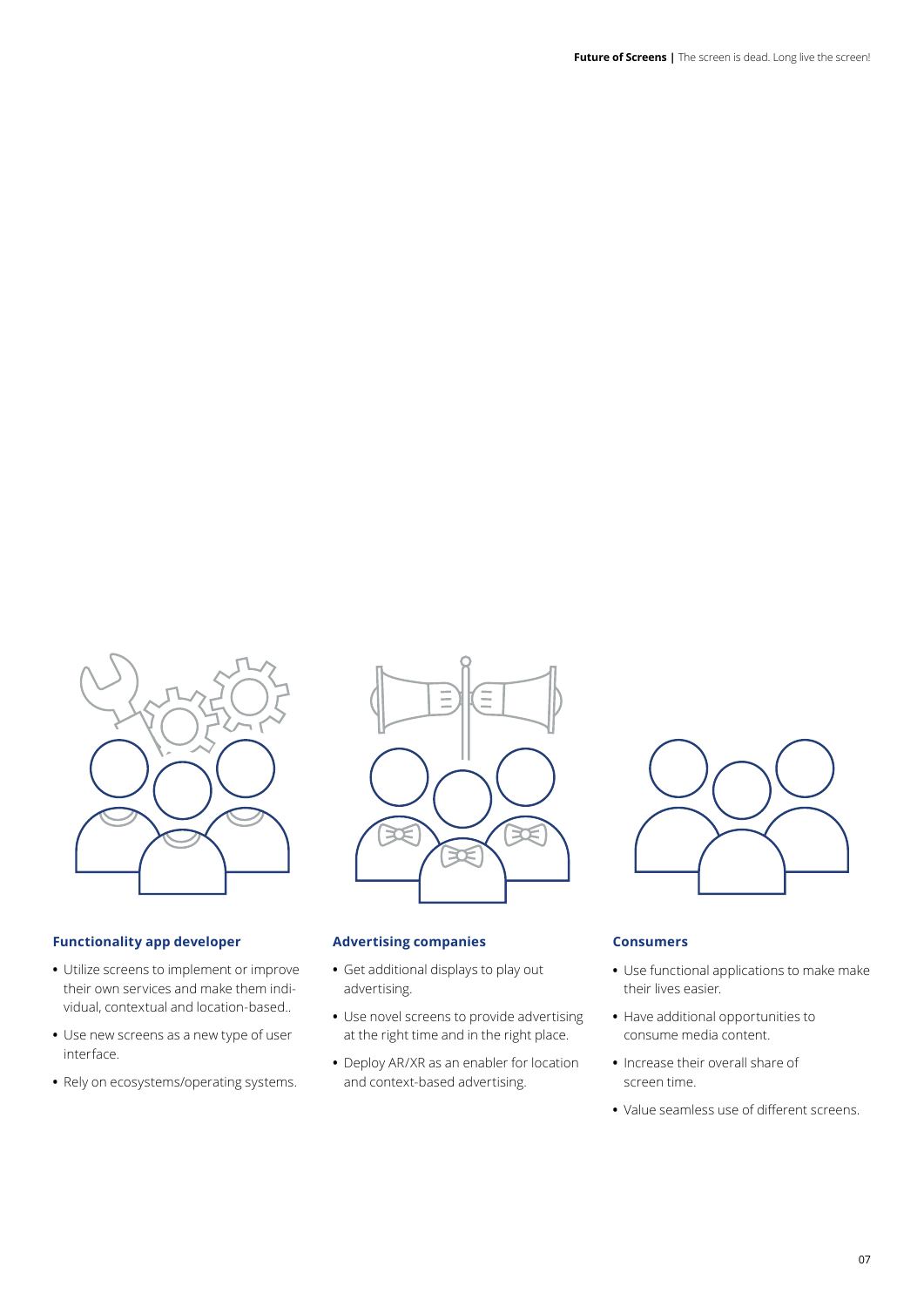# Scenario thinking

The exact future of screens is practically impossible to predict. In addition to the usual level of uncertainty, three factors make prediction particularly difficult:

- 1. The multitude of technological innovations and entirely new types of use cases in the context of screens;
- 2. The dependence on individual, unforeseeable business decisions with long-term consequences for technology, content, use cases, and market structures;
- 3. The willingness of consumers to adopt new types of screens, which, like all patterns of use, is largely unpredictable.

While conventional strategic analysis does not offer much in a highly uncertain environment, approaching the landscape through the lens of scenario design gives perspectives beyond the usual three- to five-year planning horizon. Scenario design cannot predict the future per se, but it can view the risks and opportunities of specific strategic options in detail. From there, we can develop responses that are robust enough to generate good outcomes in different potential futures. As a next step, we generate a set of scenarios that describe plausible futures which differ significantly from each other and provide a sense of context and practical application. Scenarios illustrate relevant but opposing forces rather than specific events in the future. In other words, they are narratives set in alternative future environments which are impacted by today's decisions. In demonstrating the underlying drivers, scenarios help planners model their strategies and adapt them according to their potential impact.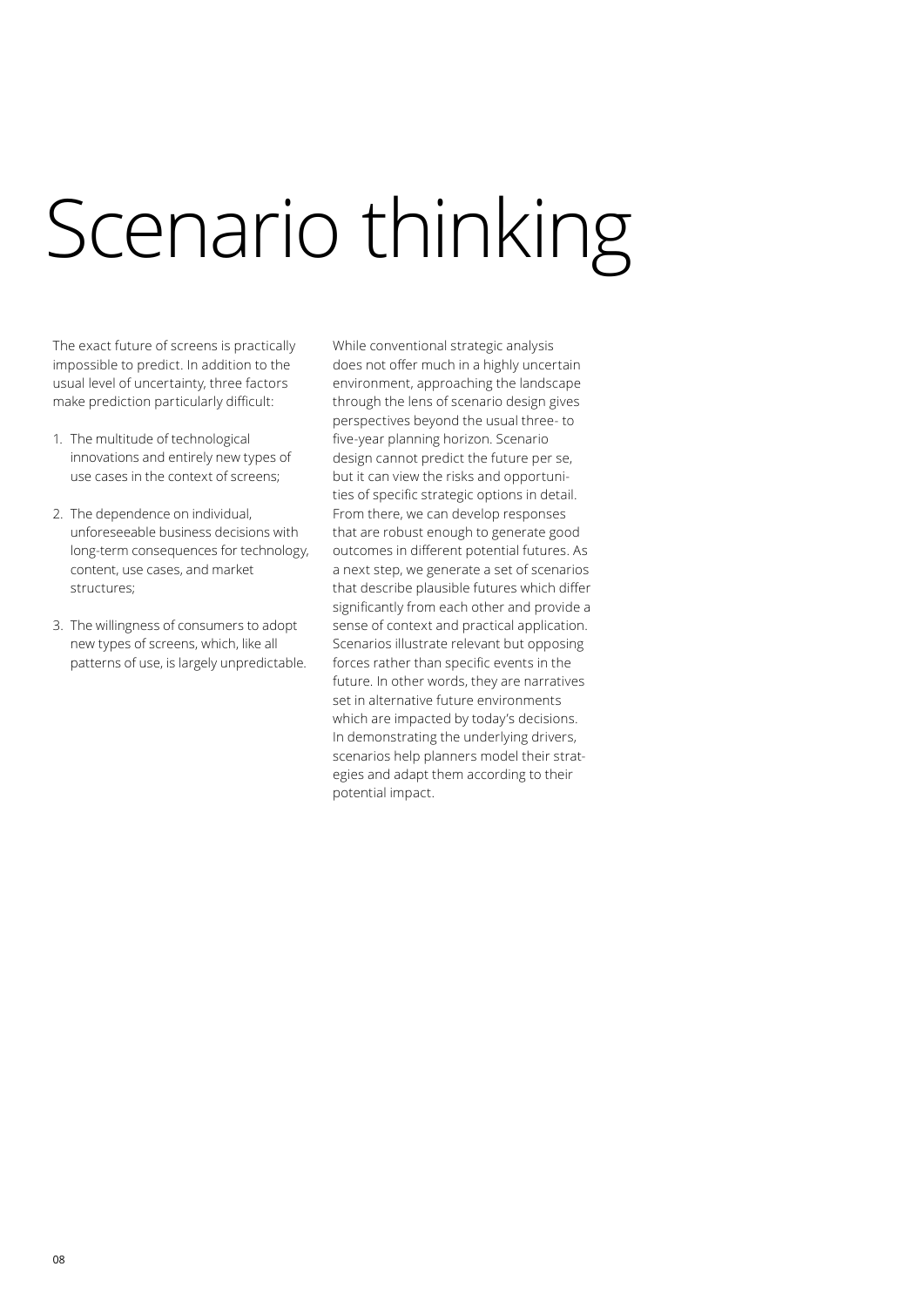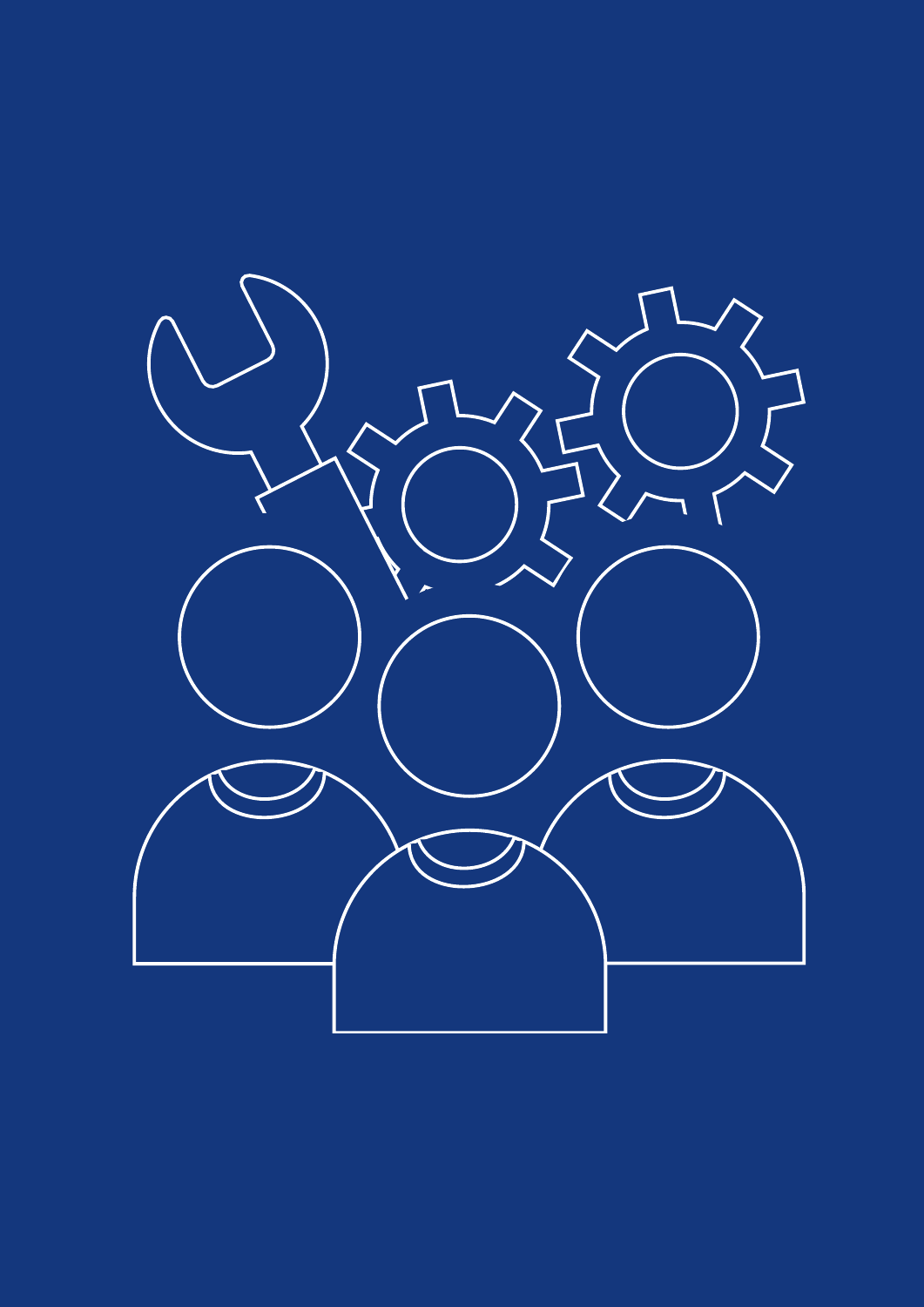# The underlying drivers and how we derive them

We develop our scenarios from a comprehensive set of underlying drivers that will plausibly shape the future of screens. These drivers come from both expert interviews and utilizing our unique external environment analysis, which is based on Natural Language Processing algorithms. Applying social, technological, economic, environmental, and political (STEEP) factors allows us to cluster our set of drivers and rate them in terms of their relative uncertainty and impact on the future of screens (see Figure 2).

> The four extreme yet plausible scenarios are the result of a unique, proven Deloitte methodology.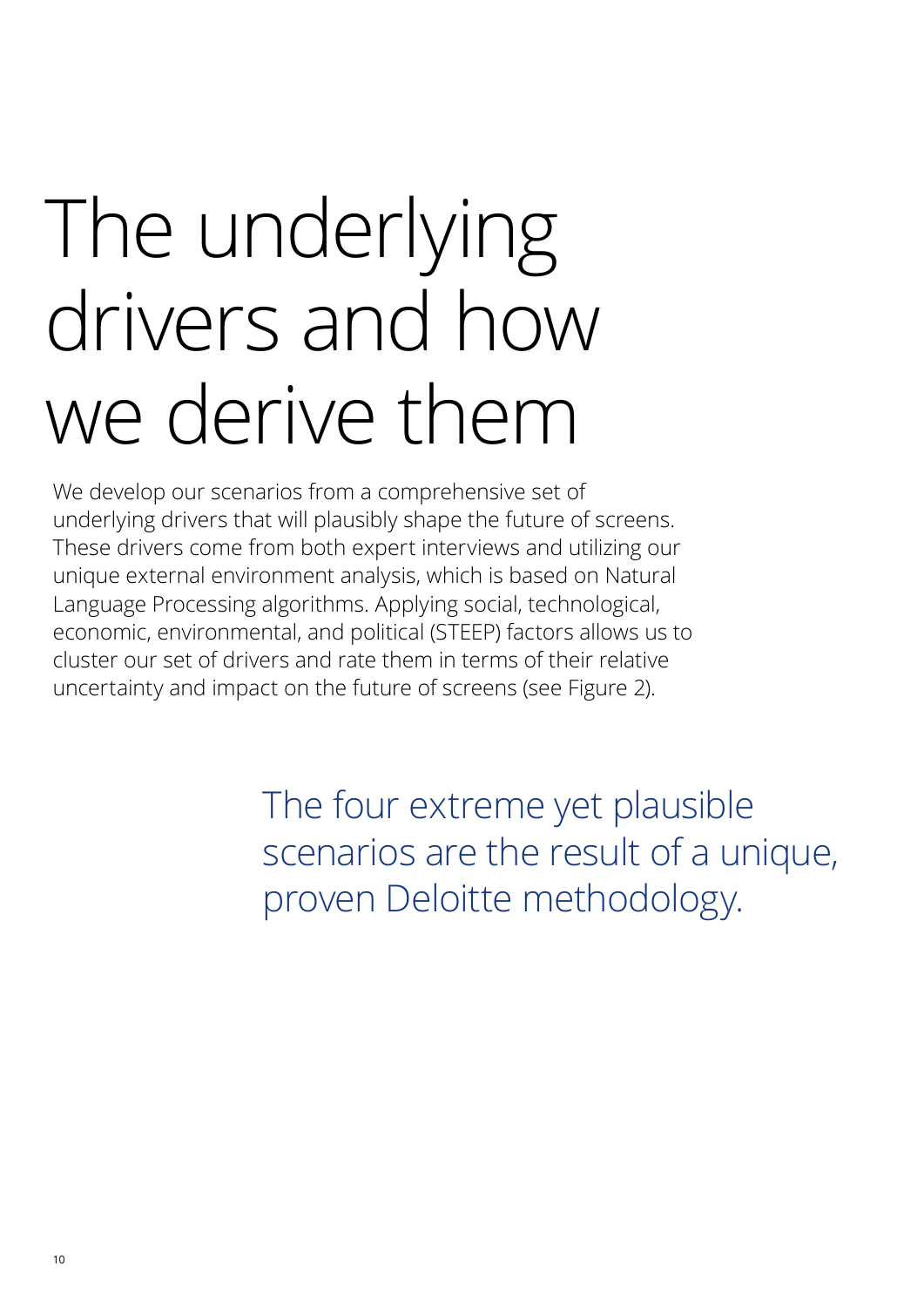

**Fig. 2 – Driving forces: Evaluation by degree of impact and uncertainty**

Note: Mathematically defined location of some text boxes may differ as overlapping data points have been rearranged to increase readability; survey was conducted between 12 May 2020 and 11 June 2020 with 14 participants.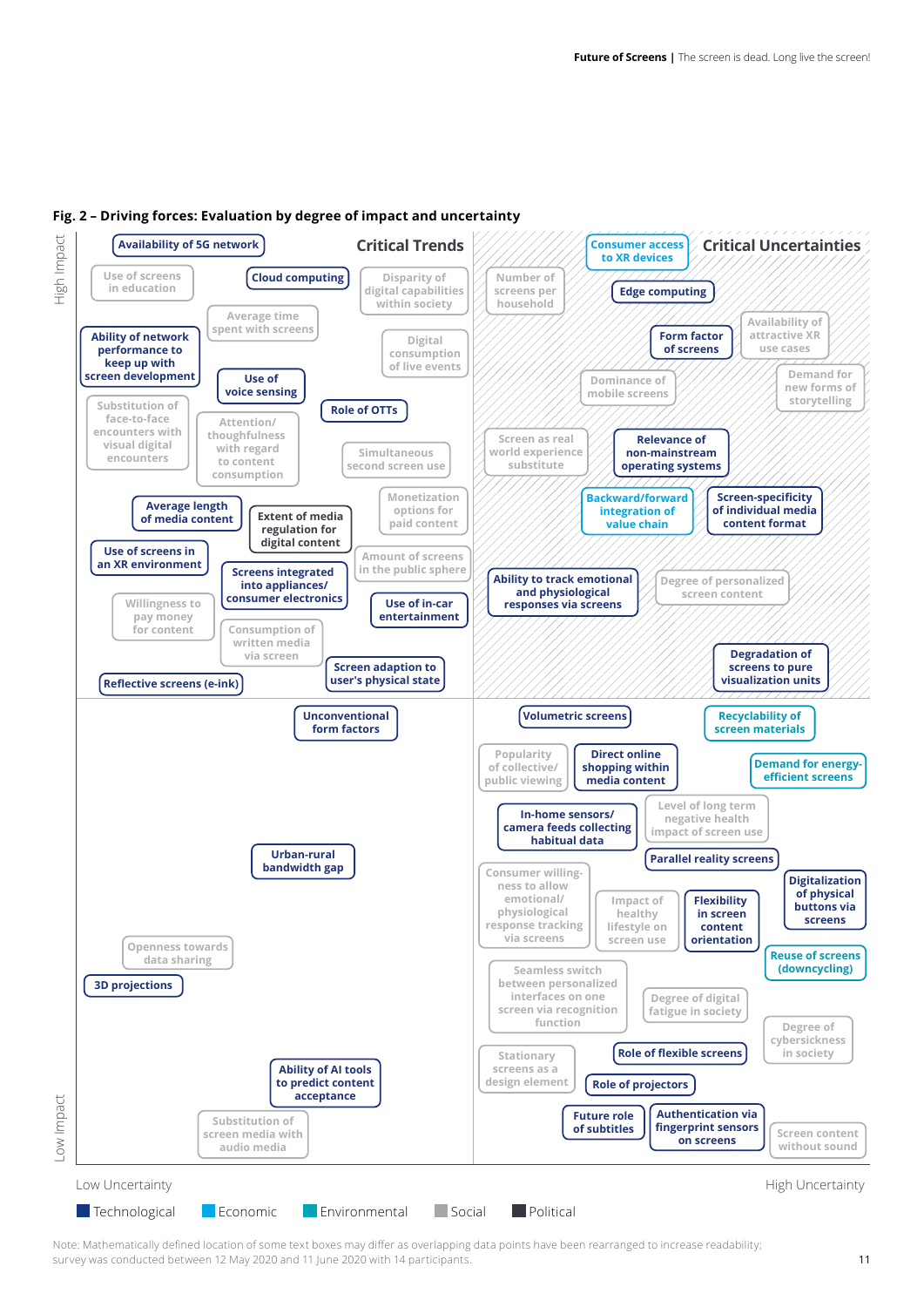We identified two types of relevant driving forces for our scenarios:

- **•** Drivers with high impact and predictable evolution, please see the Expert Predictions section
- **•** Drivers with high uncertainty and high impact on the future of screens

Our 'critical uncertainties' focus on drivers that are both highly uncertain and highly relevant. In this study, this area contains 14 driving forces for subsequent analysis. Next, we test the drivers by measuring their interdependence with and relevance to each other, then cluster them according to their relatedness. Finally, we create a matrix by choosing those critical uncertainties that generate the most challenging, divergent, and relevant scenarios. Two questions define the axes of the Future of Screens matrix: "How widespread are screens?" and "What drives screen usage?", as illustrated in Figure 3.

#### **Fig. 3 – Scenario overview for the future of screens in 2030**

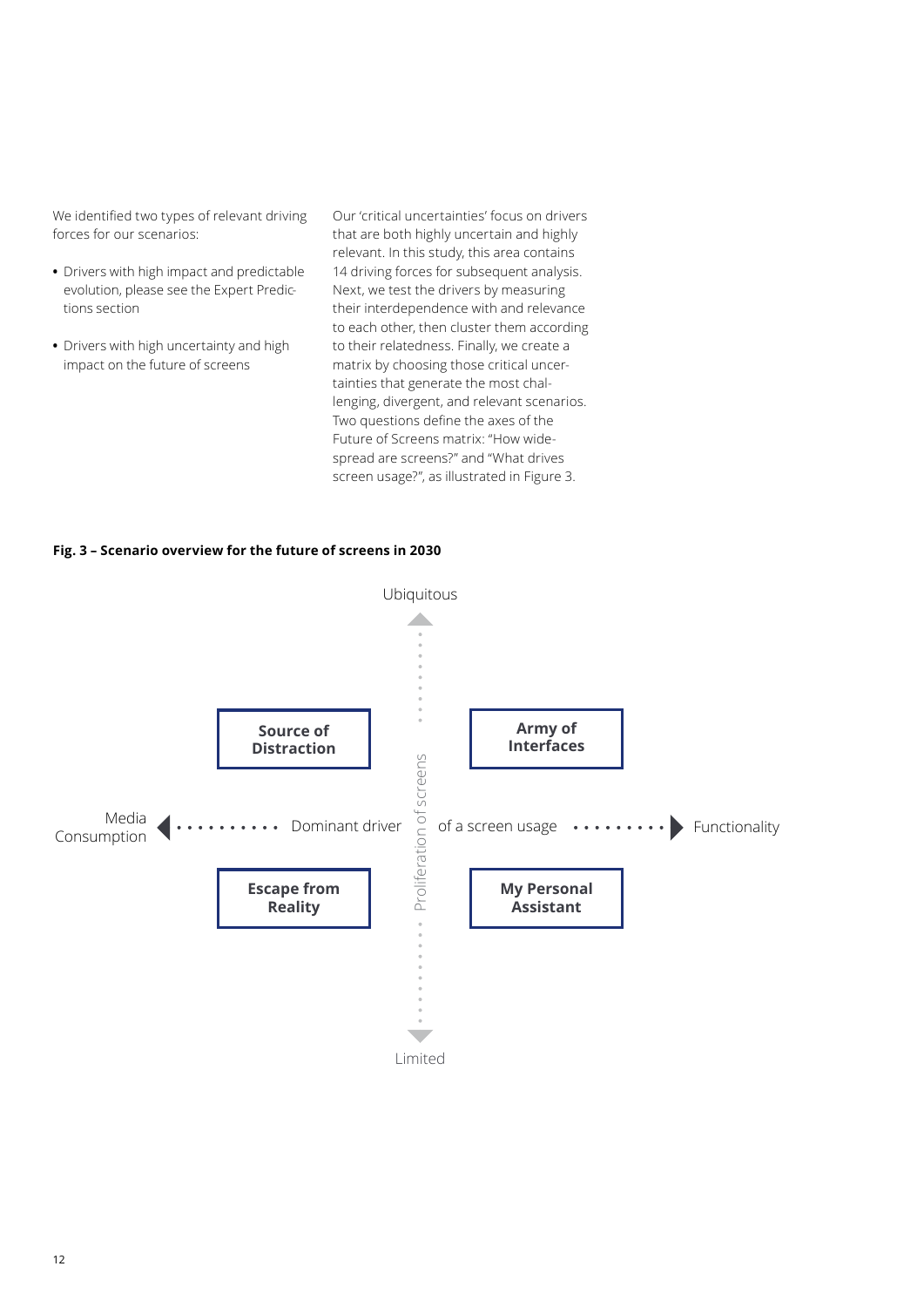## What our experts are certain about

As well as 'critical uncertainties', our driver matrix shows 'critical trends'. These are highly relevant to the future of screens, yet can be predicted by our experts. Four of these critical trends are particularly important for future developments and play a relevant role in all of the scenarios presented below.



#### **Screen time goes up further**

Screens already play an important role in our professional and private lives: Consumers currently spend hours every day in front of TV sets and computer screens. By 2030, additional screen concepts, such as XR, and more available time, e.g. while travelling in self-driving cars, will allow screen time to increase further.



#### **Powerful network infrastructure is omnipresent**

Most of the things we do with screens depend critically on connectivity. The experts we interviewed tell us that highspeed data infrastructures will be widely available by 2030. Network performance will not be a bottleneck, it will keep up with the rapid development of screens. Besides fiber, ubiquitous 5G networks will form the basis for even data-intensive mobile use cases.



#### **Voice control is mainstream**

Alongside touch, voice will become the the new standard user interface. Voice control systems enable consumers to interact with screens simply by speaking to them. In the coming years, suppliers will significantly improve such systems by means of artificial intelligence. As a result, the acceptance of voice control among consumers will increase greatly.



#### **Consumer cloud services prevail**

Cloud computing will continue to grow in significance, and this also applies to the private use of screens. Functionalities and content will be increasingly provided from the cloud and thus enable a much broader functional range of screens.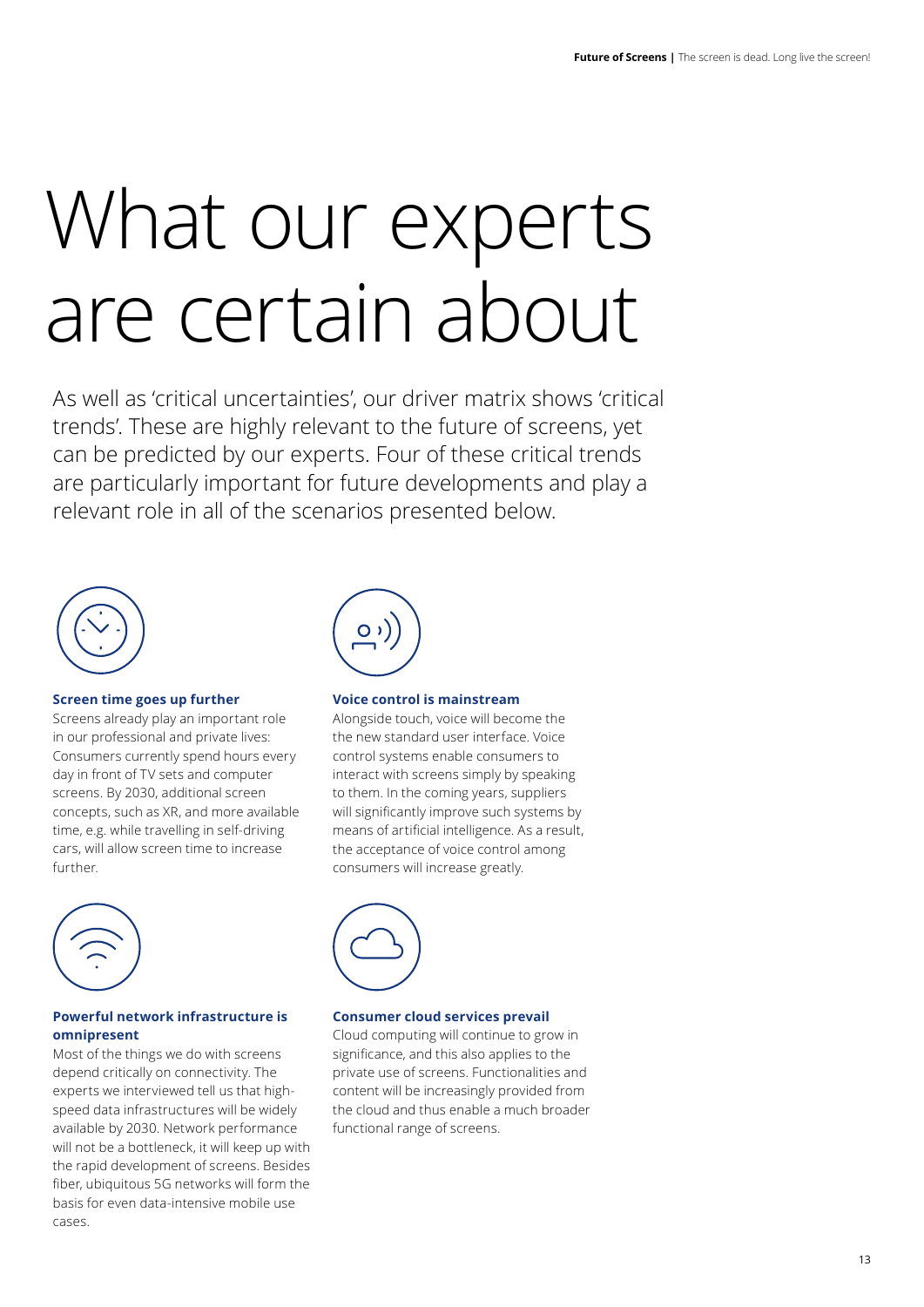

### Our four scenarios

### **Scenario 1: Army of Interfaces**

In our first scenario, screens are omnipresent and form the basis of a highly personalized IoT world. They are interfaces to a connected environment that provides functionalities in all areas of life, with media consumption only one use case among many. Since production costs for basic visualization units are low, a multitude of screens is present in all sizes, form factors, and resolutions, and with a varying number of sensors. In addition to privately owned screens, numerous smart digital displays are set up in public spaces for applications like navigation, transportation, local public services, and shopping.

Messages on screens are personalized centrally, based on the all-encompassing ecosystems and operating systems owned by 2-3 digital platform providers (DPCs). These DPCs gather and process enormous quantities of user-specific data and offer their targeted services seamlessly across devices. They strongly benefit from the availability of powerful broadband infrastructure and the unregulated collection and processing of data.

In this world, screens have become degraded to pure visualization units with few sensors and touch functionalities. Their brainpower is centralized in the cloud and managed by DPCs. OEMs receive little benefit from the large number of screens, which are a commodity and bought solely as inexpensive hardware products, then programmed and adapted for the DPCs' purposes.

For developers of functionality apps, screens mean their services are available everywhere and at all times, making them essential for IoT-based services and connected business models. Media companies depend on cooperation models with DPCs to get their content distributed efficiently to screens. Consumers have shown a preference for using specific screens for different application scenarios. Technologies that require completely new user behaviors, such as XR, are seen as too intrusive and therefore not accepted.

Digital platform companies are the winners in this scenario. Thanks to screens, they generate, process, and monetize vast amounts of data and are enablers for an interconnected screen landscape.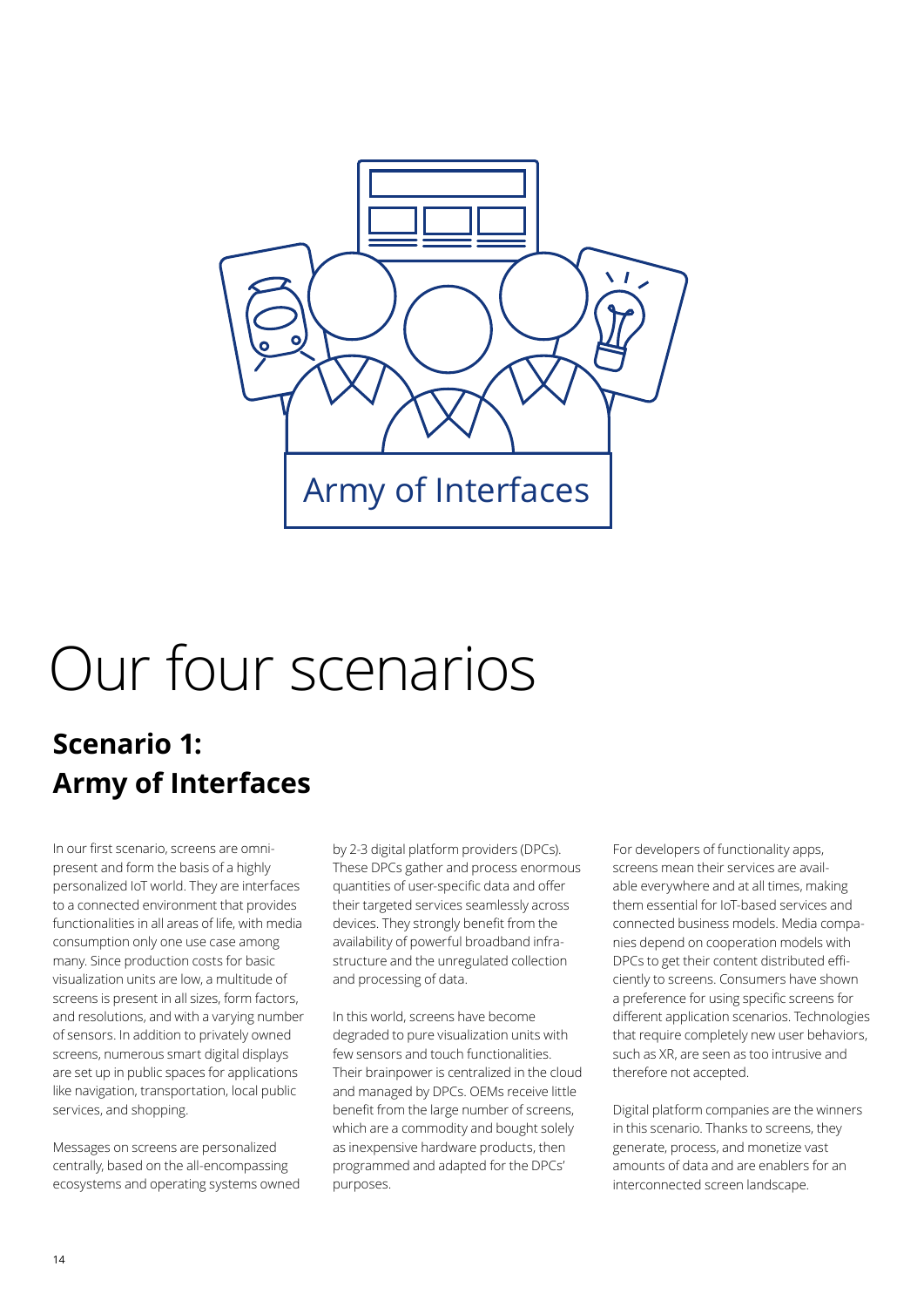### **Scenario 2: My Personal Assistant**

This is a world in which a single, personalized, high-end device per user replaces nearly all screens both at home and outside, enabling a multitude of functionality-driven applications. Making use of new connectivity and sensor developments, this personal device helps consumers at each step of their everyday lives. In their cars, on buses and trains, in shops, while exercising, at filling stations, and at work: Privately-owned smart devices help consumers navigate their days and replace all other screens they previously encountered.

The overall number of outdoor screens diminishes. Even in previously screen-filled cars, displays are now made redundant by consumers' personal devices. As functionality use cases are placed at the forefront, media consumption may remain relevant, but has lower priority.

Since they gather all user data, hardware manufacturers can provide an ultrapersonalized experience while meeting strict data regulations. Advertisers are well-advised to form collaborations with OEMs to bring personalized experiences and offerings to consumers. With an increasing need for connectivity – everywhere and at high speed – it is up to telecommunication providers to ensure adequate coverage.

Hardware manufacturers with their proprietary operating systems are the key providers of go-to consumer devices and have become the keepers of consumer data and consumer contact. DPCs struggle, having failed to build an open ecosystem that is independent from consumers' key devices.

Augmented reality glasses are predestined to thrive in this world as they allow users to receive notifications or detailed information about their immediate environment on the go. Other consumers heavily rely on their high-end smartphones, using them as central screen and universal remote control for IoT devices nearby.

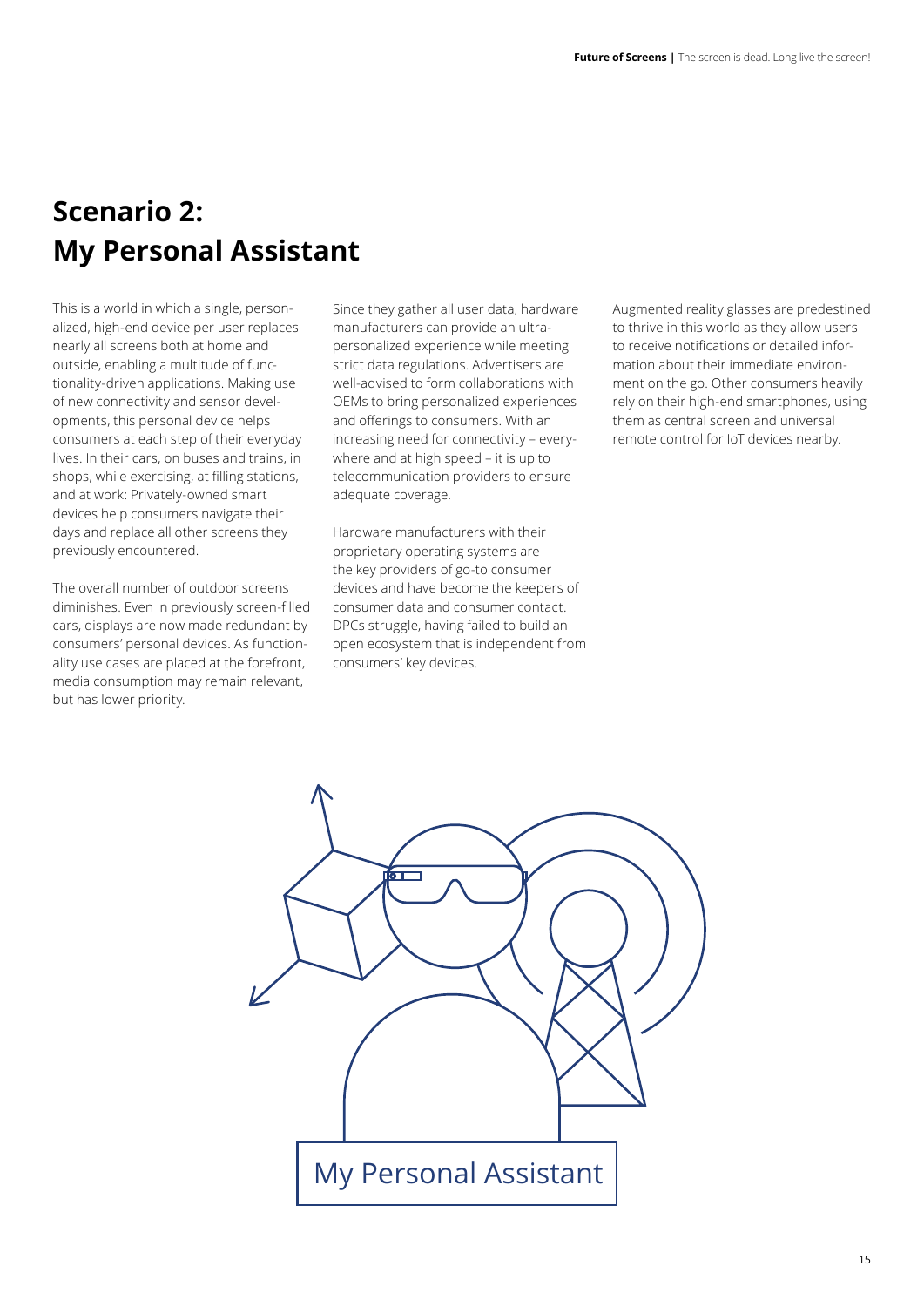

### **Scenario 3: Escape from Reality**

In this world, consumers retreat into their private spheres and seek distraction by consuming personalized premium content on very few high-end screens. Strict regulations and concerns about data management have massively shifted the use of screens towards media because functionality use cases cannot be performed efficiently. The number of screens is small in this scenario, but the hardware is of extremely high quality.

Previously, consumers had been overwhelmed with a multitude of screens, leading to their widespread rejection. Super-sophisticated personal devices have made most tablets and laptops obsolete and are also used for all social media and e-commerce needs. A new generation of virtual reality glasses is ideal for this role, but has not completely replaced mobile

touch displays. Big television sets with the highest resolution and color depth complete the small range of household screens.

Hardware manufacturers are in a race for the best screen quality and resolution, pushing the technological development of displays to the limit. OEMs compete on differentiation: Users may only be willing to buy one device, but they are ready to spend a reasonable amount on it. Quality is the key to winning consumers' hearts.

As the perfect complement to their high-end hardware, consumers reach for first-class media services. They choose content consciously and let vendors provide them with personalized premium offers. Targeting is decentralized as user behavior can be tracked precisely on the

few devices in use. Consequently, targeted recommendations result from cooperation between hardware manufacturers and media providers. Media companies are in a favorable position because paid content is king. On the other hand, DPCs have lost ground massively in this decentral data world, where use cases based on functionality data are no longer feasible either.

In this scenario, the highest potential is with OEMs and media companies. They both shine through differentiation and quality and succeed in monetizing the premium level of their products.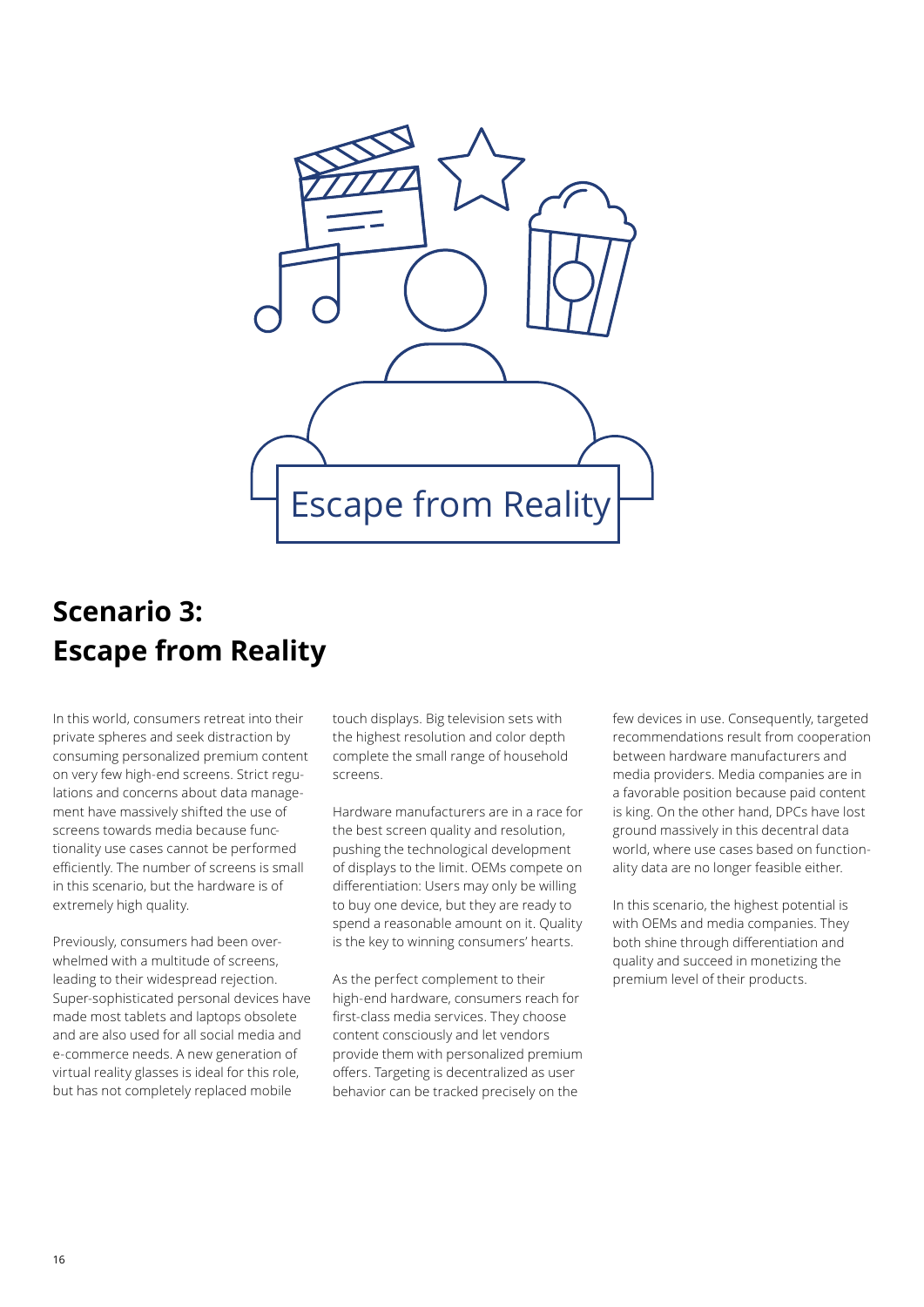### **Scenario 4: Source of Distraction**

In our last scenario, screens are everywhere and tend to annoy consumers because the messages displayed are not targeted and often irrelevant. Data privacy concerns have caused governments to restrict the collection and exchange of personalized data, making targeting and functionality use cases impossible. The main purpose of screens is media consumption.

Better economies of scale have significantly lowered screen prices. This is why, in addition to the many private screens, city centers are also full of displays, some of them huge: Even shop windows and entire house facades are used as screens. These display semi-targeted news articles, entertainment content, and advertising. Consumers are increasingly overwhelmed

by this overdose of content in visual and acoustic form.

Due to data privacy restrictions, digital platform companies have lost much of their competitive edge. Instead of individualized, data-driven targeting, neutral messages address micro-segments based on context and location, so that at least rudimentary targeting is possible. Nevertheless, media content has become an impersonal commodity that consumers are unwilling to pay for. Media companies must rely on advertising revenues.

With private and public spaces now covered in screens that show large amounts of only semi-targeted content, ad conversion rates are moderate. However, the advertising industry benefits considerably thanks to a great number of ads on a great number of screens. When it comes to hardware, it is quantity rather than the quality of individual high-end devices that is in demand. In this scenario, hardware manufacturers face a situation where screens are a commodity and therefore cheap. However, the high number of screens sold, plus revenues from large digital billboards, compensate for the very low prices.

This scenario is a tough environment for all stakeholder groups. It is most likely to offer the advertising industry and hardware manufacturers the greatest potential, as both have successfully increased consumers' screen and advertising exposure.

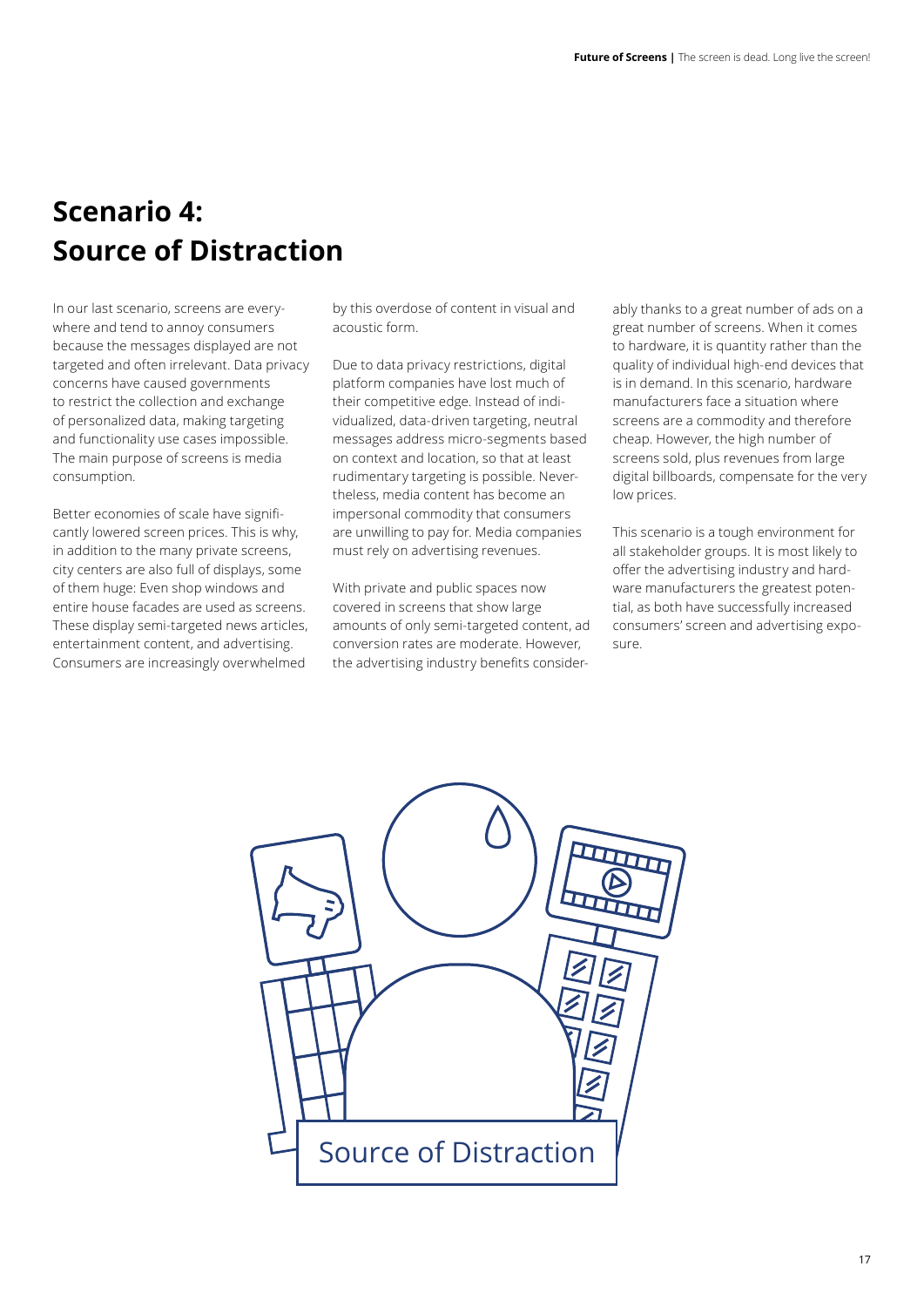#### **Fig. 4 – Scenario overview for the future of screens in 2030**

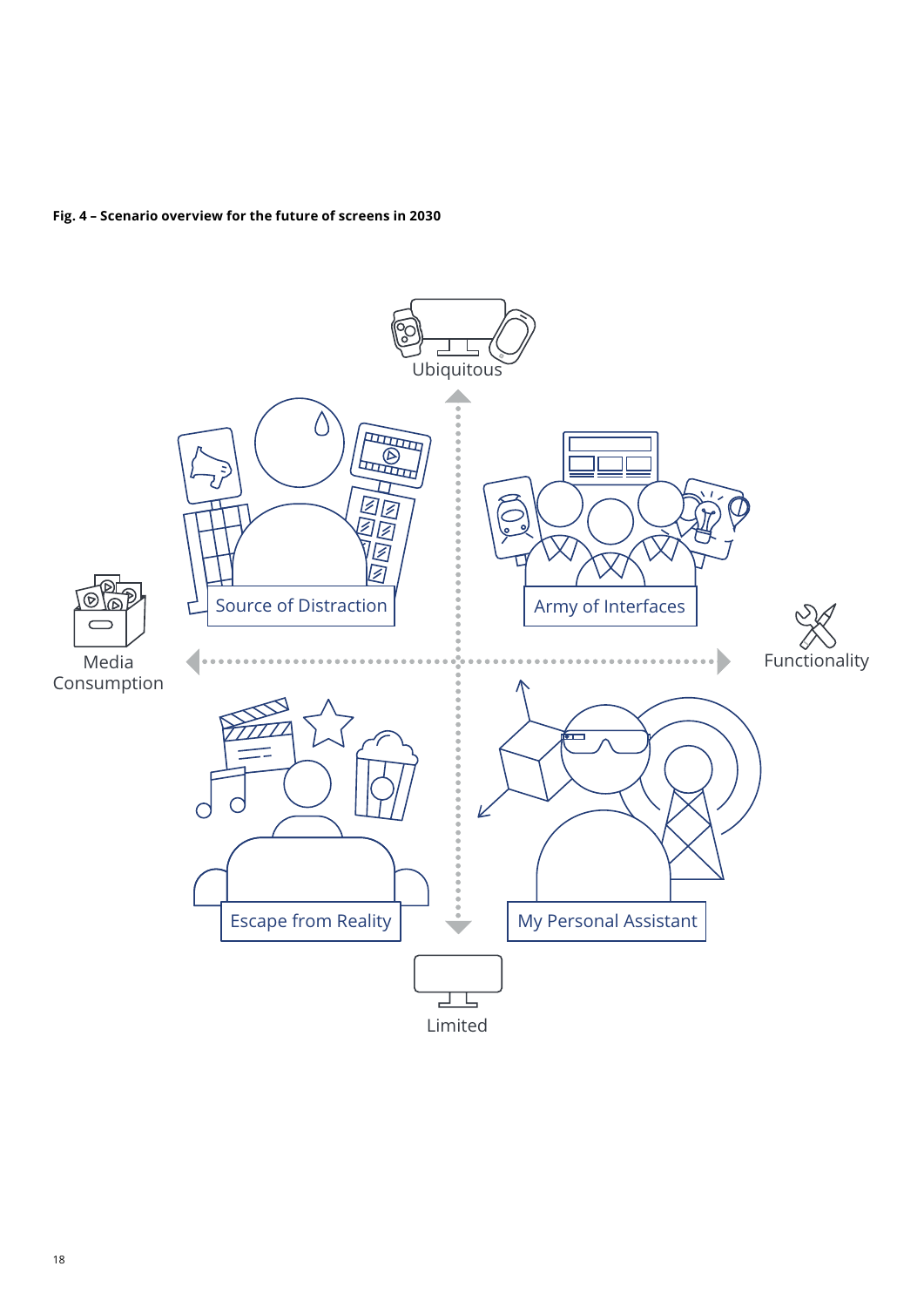# Taking a closer look: Consequences and recommendations

The evolution of screens is currently in a decisive stage that will be crucial for further development. Our scenarios illustrate four extreme outcomes; however, reality could be completely different from what we imagine today. Stakeholders should therefore not be caught in old ways of thinking but broaden their horizon beyond current ecosystems. The scenarios outline greatly varying market situations and different shifts of power, but a closer look shows some overarching imperatives for the relevant stakeholder groups. These also reflect the four critical trends our experts are certain about, as outlined above. Overall, our scenario exercise reveals three strategic playing fields where developments should be observed closely in the near future: Consumer acceptance, data and regulation, and open ecosystems.

#### **1. Consumer acceptance**

Technology is not the only aspect that determines the success of innovative hardware and use cases: Consumer usage patterns matter, too. In particular, new types of XR via head-mounted displays and retinal projection require consumers to adapt. For example, augmented reality glasses were controversial in two respects: People did not want to wear AR glasses and they did not want to interact with people wearing AR glasses. VR also makes people feel isolated from their environment. Hardware suppliers must take customer requirements into account in the development process. New screen technologies must adapt to people's needs, and companies should not expect consumers to simply accept new tech for its own sake. Furthermore, technology must be a means to an end, which is either functionality or attractive new media content.

#### **2. Data and regulation**

The handling of data and attitudes towards it are probably the most relevant factors for the future of screens. Societal and public concerns must be taken seriously and answered appropriately to ensure consumer trust. For that, open and transparent communication is key. DPCs especially must accept that there are regulatory/ethical boundaries, even though they might conflict with technological applications. As a confidence-building measure, DPCs could delete user data

automatically after a certain period of time, for example. The degree of personalization is determined by stakeholders' ability to make use of data-driven technology. In addition, stakeholders must follow and actively shape regulatory processes.

#### **3. Orchestration of open ecosystems**

From the consumer perspective, screens are the central user interface, potentially orchestrating both functional apps and entertainment use cases. In general, overlapping use cases offer a high value add. The range and quality of offerings is highly dependent on a variety of stakeholders using their individual competencies, e.g. media companies in the production of content, hardware suppliers for developing first-class devices. Functionality app developers benefit particularly from comprehensive interoperability, for example in the connected home. While media companies depend on a high diffusion of novel devices to make their investment in new media formats worthwhile, hardware suppliers depend on suitable content to make their devices attractive. To allow for the best possible user experience, stakeholders should work with flexible technology solutions (e.g., APIs, platform solutions) and be willing to build alliances with partners outside their current ecosystem.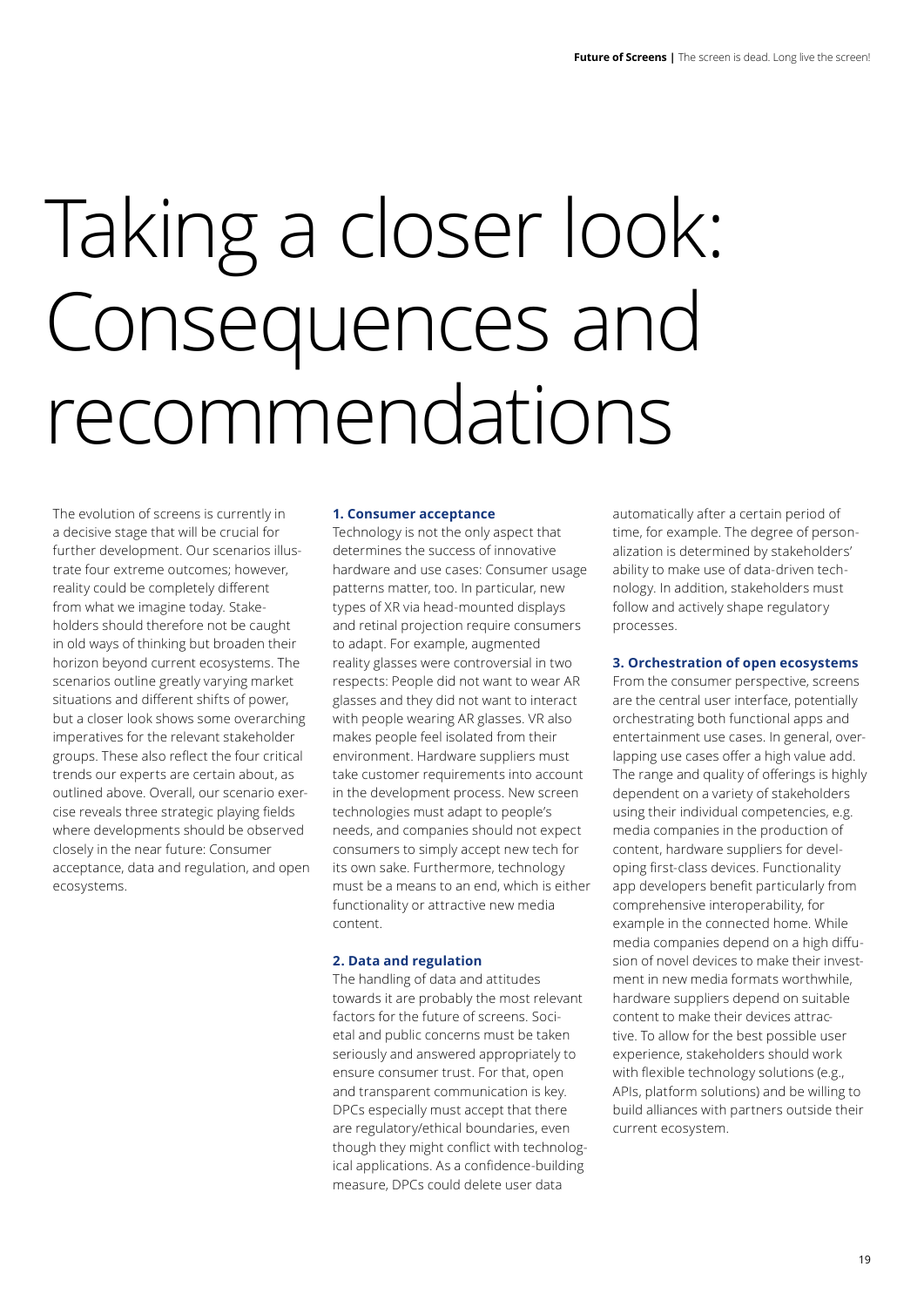# Methodology

The methodology of this study is based on the proven scenario approach first employed by Shell and perfected by Monitor Deloitte. A seven-step scenario development approach applies the guiding scientific principles of objectivity, reliability, and validity. The study is the outcome of a series of interviews, questionnaires, and workshops involving TMT experts from the Deloitte Global network and industry professionals as well as experienced scenario practitioners from Deloitte's Center for the Long View (CLV).

Scenario design starts by identifying the focal question of the underlying issue. Since we could tell an infinite number of different stories about the future of screens, we first had to agree on the issue or strategic challenge we wanted to address. This enabled us to appropriately support decision-making for our clients. Scenarios are tools for shedding light on the strategic challenge, while the focal question sets the scope of the scenarios. In the present case, we focused on the question, "What will the future of screens look like in 2030?".

Scenarios are a way of understanding the dynamics that shape the future. Therefore, in a second step, we pinpointed the forces that drive the focal question. Driving forces are fundamental sources of future change. They shape the course of events and history and dramatically enhance our ability to imagine future scenarios. These drivers can be grouped into five categories known as STEEP, as they consist of Social, Technological, Economical, Environmental, and Political factors. Since most issues involve more than one of these categories, they are only handles. In order to derive

our driver list, we also conducted expert workshops using Deep View, an Artificial Intelligence (AI)-based trend-sensing and analysis machine. Deep View helps to avoid the bias of the traditional approach, which often has a built-in tendency based on the character, mood, or preferences of the scenarists.

As a part of the workshop series, in a third step we identified the critical uncertainties for the focal question. Not all driving forces are uncertain, some may be pre-determined. These are the trends already in the pipeline, unlikely to vary significantly in any of the scenarios. Critical uncertainties are driving forces with the potential to tip the future in one direction or another. They have two fundamental characteristics: They have an unusually high impact and are uncommonly uncertain or volatile. Initially, all uncertainties appear unique, but by stepping back, we can reduce uncertainties to clusters that serve as the building blocks for creating our scenario sets.

The scenario framework was developed in the next step by focusing the entire list of related uncertainties into two orthogonal axes. We then defined a matrix consisting of crossing and independent axes that allowed us to define four very different quadrants of uncertainty. In the underlying study, we used the relevance of creativity and the relevance of mass marketing as critical uncertainties and developed four distinct, yet plausible future scenarios.

The CLV scenario approach includes two further steps that help enterprises make use of the defined scenarios: Developing strategic options and monitoring the

scenarios. We use the scenarios to derive consequences for market stakeholders, in this case creative agencies and media companies, for example. Existing strategies are tested against each scenario and adjusted where necessary. Here, we apply proven Monitor Deloitte methodologies to identify, dissect, and analyze business strategies' strategies. At the same time, new strategic options are formulated that are suitable for all or for individual scenarios. As it is important to provide long-term scenario monitoring in order to ensure the validity of defined strategic options, we have developed CLV Gnosis. This is an AI-based modular tool that tracks movements toward individual scenarios in real time and indicates where the future is heading.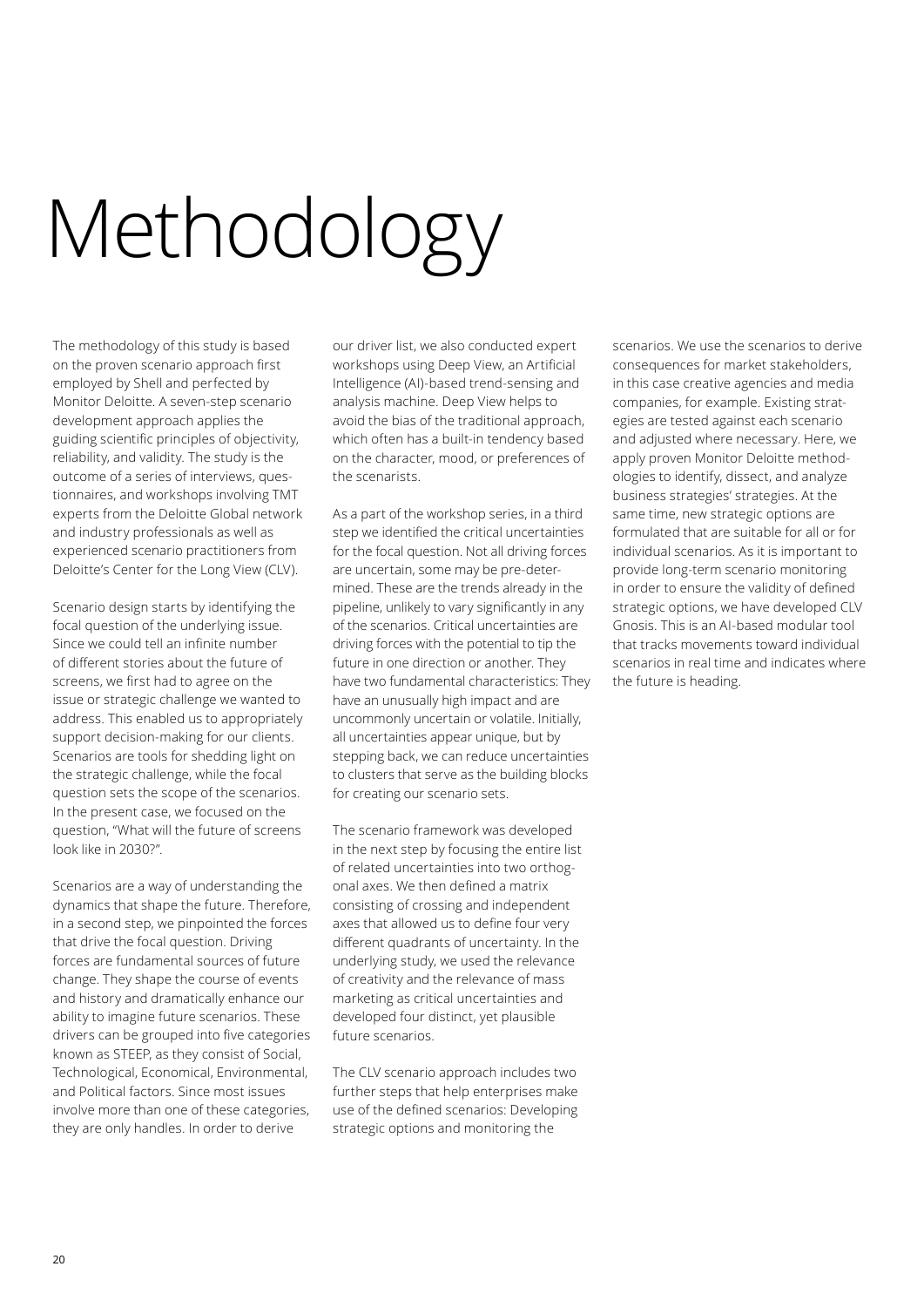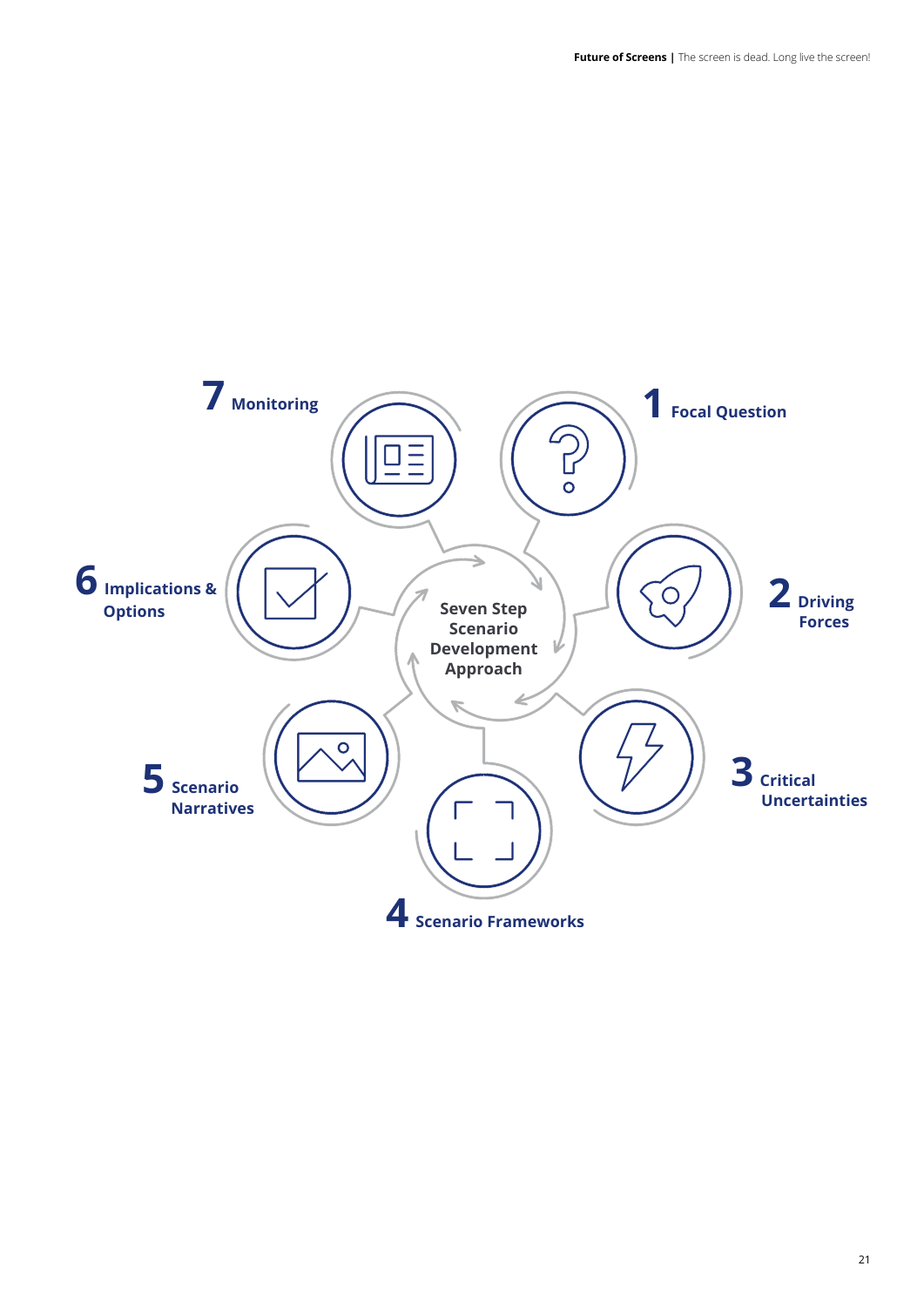## Contacts



**Alexander Mogg**  Partner Stategy & Operations Lead TMT Deloitte Tel: +49 (0)89 29036 7939 amogg@deloitte.de



**Klaus Böhm** Director Media and Entertainment Lead Deloitte Tel: +49 (0)211 8772 3545 kboehm@deloitte.de



**Florian Klein** Director Head of Center for the Long View Monitor Deloitte Tel: +49 (0)69 97137 386 fklein@deloitte.de

## Authors



**Ralf Esser** Senior Manager Head of TMT Insights (Germany) Deloitte Tel: +49 (0)211 8772 4132 resser@deloitte.de



**Wanja Alexej Giessen** Manager Scenario Practitioner Monitor Deloitte Tel: +49 (0)211 8772 2579 wgiessen@deloitte.de

With contributions by:

**Taylor Lam, Paul Lee, Daniel Könnecke, Eitaro Matsunaga, Shally Tshuva, Kevin Westcott, Jakub Wrobel, Dr. Leif Oppermann (Fraunhofer FIT)**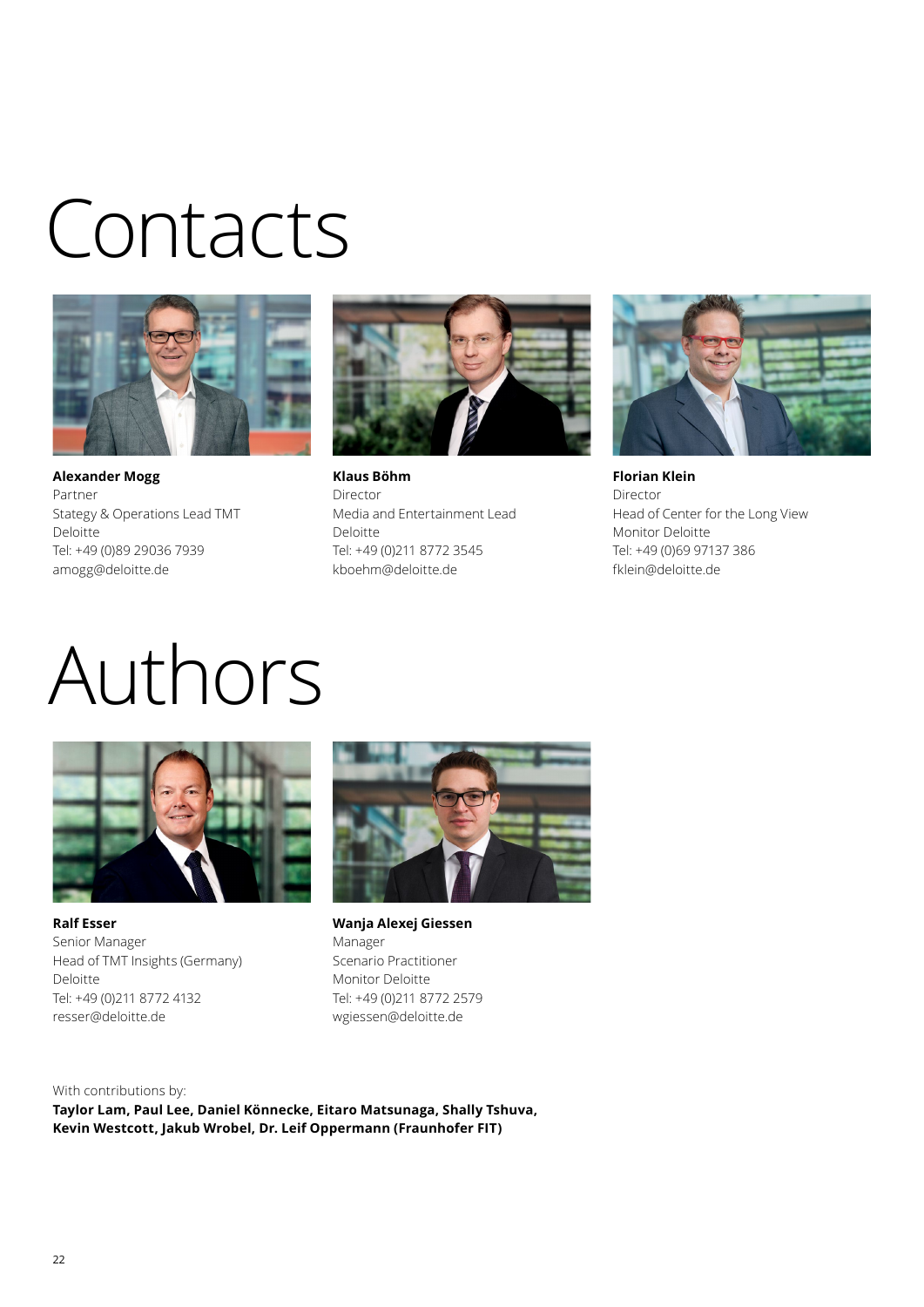

In cooperation with Center for the Long View. More info and video: **www.deloitte.com/de/future-of-screens**